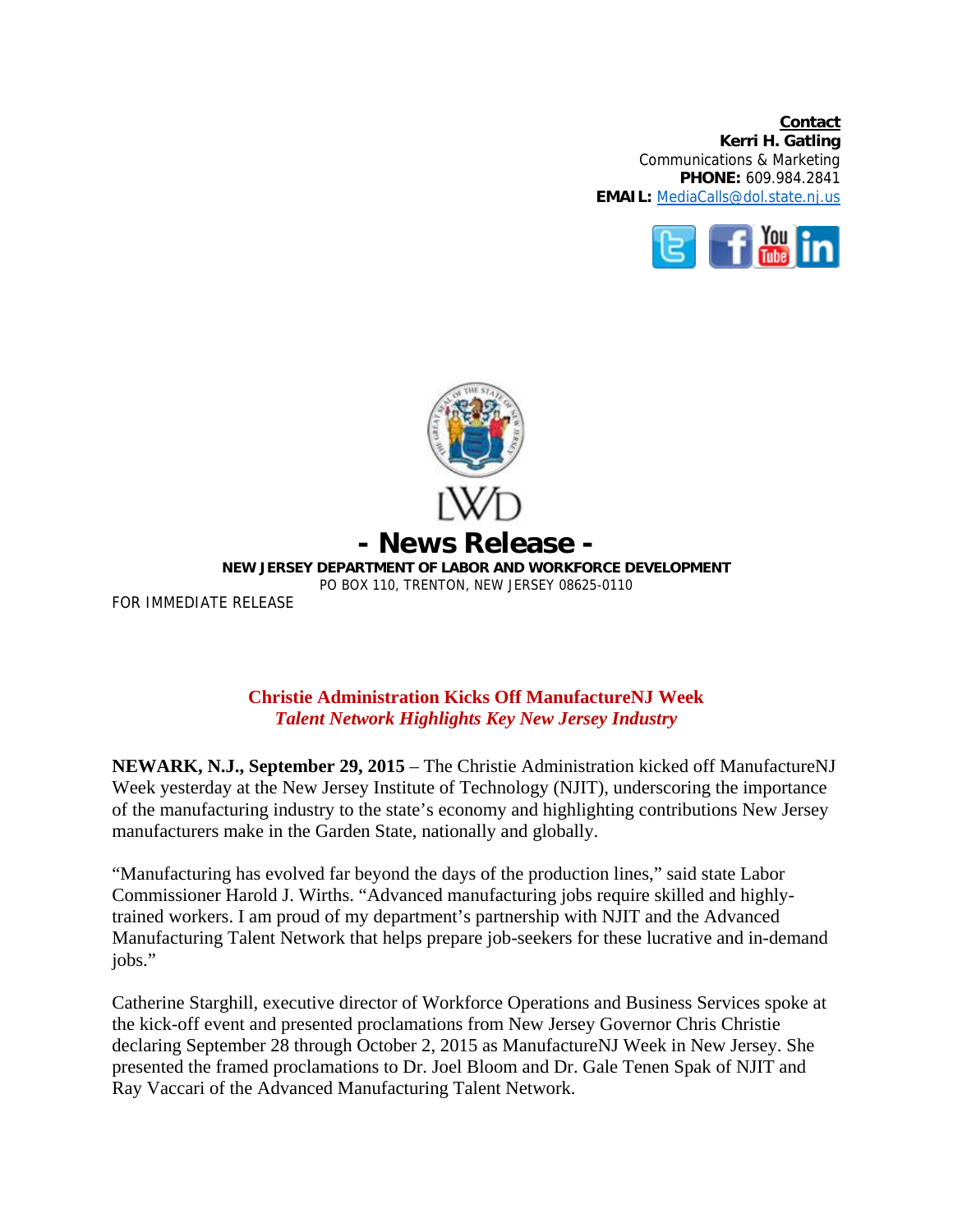Manufacturing accounts for approximately 240,100 jobs in New Jersey with about 54 percent of those jobs classified as advanced manufacturing. The Advanced Manufacturing Talent Network, which was created and funded by the New Jersey Department of Labor and Workforce Development and headed by NJIT, is one of seven Talent Networks designed to focus on seven key industry clusters in the Garden State that employ more than two-thirds of New Jersey workers and pay more than two-thirds of the wages annually.

The Talent Networks engage industry employers to pinpoint relevant skills job-seekers need to get jobs in those major industry clusters with educational institutions, employee training providers, state officials and job-seekers. In turn, the properly trained employees can help New Jersey businesses become more competitive and productive, which benefits the state's overall economy.

The New Jersey Talent Networks have been created around the following industry clusters: Advanced Manufacturing, Life Sciences; Transportation, Logistics and Distribution; Health Care; Financial Services; Technology and Entrepreneurship, and Retail, Hospitality and Tourism.

Organized by New Jersey's Advanced Manufacturing Talent Network and other partners, ManufactureNJ Week coincides with the nationally observed Manufacturing Day on October 2.

ManufactureNJ Week focuses on advanced manufacturing – a leaner, more efficient system of manufacturing operations employing innovative technology to improve products and processes.

Today's kick off showcased the Garden State's advanced manufacturing industry via panel discussions featuring manufacturing company executives, educational leaders and manufacturing associations.

ManufactureNJ Week, now in its fourth year, will hold multiple events throughout the state this week. Throughout the week, Sandvik Coromant will host tours at their Fair Lawn location where participants will be able to interact with machining specialists and engineers to learn more about advanced manufacturing. Other events include:

**September 29:** Manufacturing Roundtable, Essex County College, Newark

**September 30:** Career Fair, NJIT, Newark; Manufacturing Employer Summit, Ocean County College, Toms River

**October 2:** Made in New Jersey event, The Palace at Somerset Park, Somerset; American Oil & Supply International Facility Tour, Eatontown; Lamatek Facility Tour, West Deptford

**October 3:** Boy Scouts of America STEM Jamboree, Liberty State Park, Jersey City

For more information and a full schedule of events planned for ManufactureNJ Week, go to: www.ManufactureNJ.org.